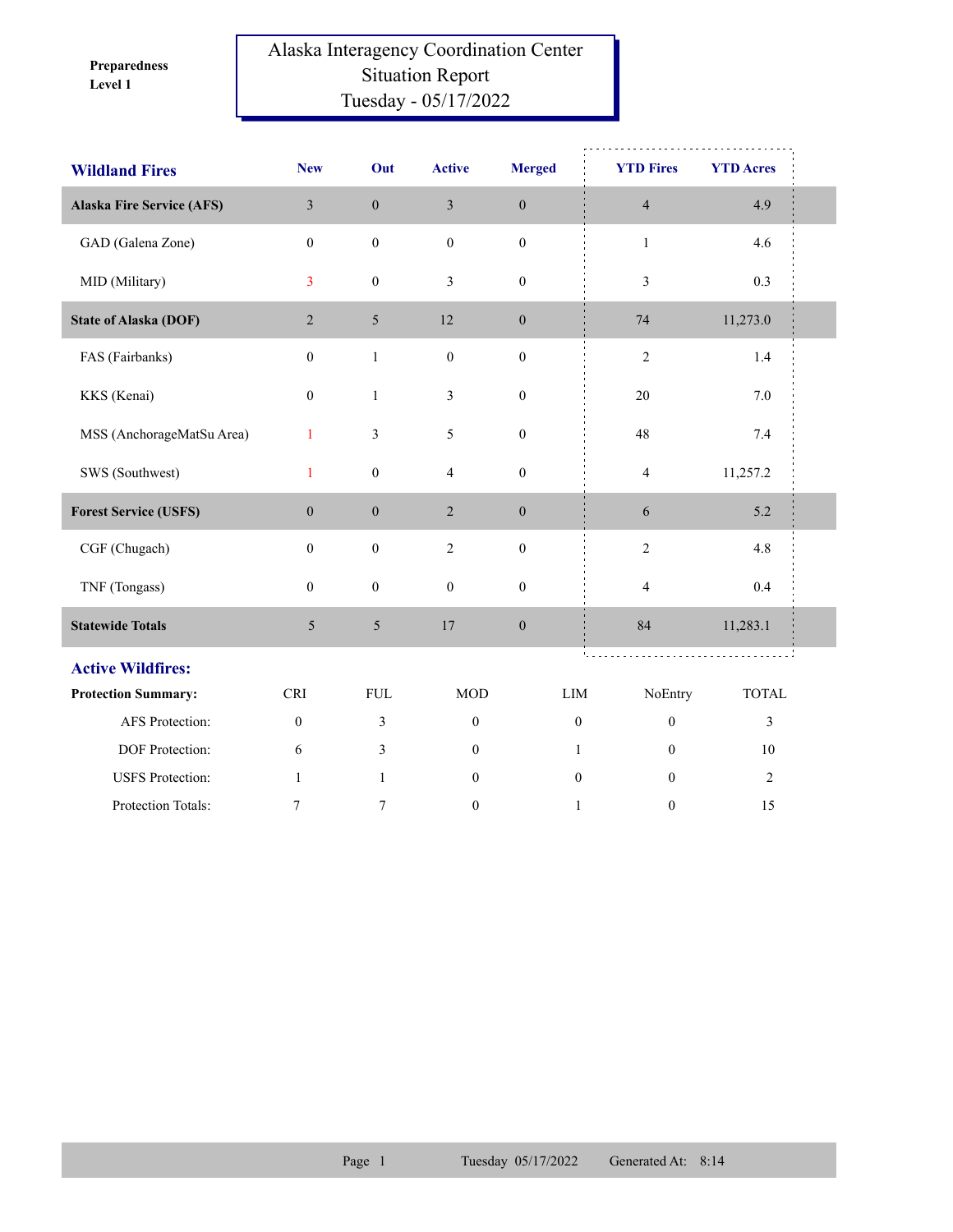## **Active Fires Status Summary**

|                         | Staffed           |                     | Unstaffed       |                     |  |  |
|-------------------------|-------------------|---------------------|-----------------|---------------------|--|--|
|                         | Contained $(S/C)$ | Uncontained $(S/U)$ | Contained (U/C) | Uncontained $(U/U)$ |  |  |
| AFS Protection:         |                   |                     |                 |                     |  |  |
| <b>DOF</b> Protection:  |                   |                     | 10              |                     |  |  |
| <b>USFS</b> Protection: |                   |                     |                 |                     |  |  |
| Status Totals:          |                   |                     |                 |                     |  |  |

| <b>Active Fires Acreage Summary</b> |                       |                |  |
|-------------------------------------|-----------------------|----------------|--|
|                                     | Acres                 | Acreage Change |  |
| 5 New                               | 0.9                   |                |  |
| 12 Monitor                          | 11,266.7              | 641.6          |  |
| 5 Out                               | 0.8                   | 0.0            |  |
| 3 Prescribed                        | 792.0                 | 715.1          |  |
| 25 Fires                            | Total Acres: 12,060.4 |                |  |

## **Prescribed Fires**

|                                 | <b>YTD</b> Fires | <b>YTD</b> Acres | <b>New</b> | Active | Out Yesterday |
|---------------------------------|------------------|------------------|------------|--------|---------------|
| Military                        |                  | 774.0            |            |        |               |
| National Park Service           |                  | 0.1              |            |        |               |
| State of Alaska                 |                  | 5.1              |            |        |               |
| U.S. Forest Service             |                  | 18.0             |            |        |               |
| <b>Fuels Management Totals:</b> |                  | 797.2            |            |        |               |

## **Cause Summary For All Fires (Includes Merged Fires But Not Prescribed Fires)**

|        | Human: 74       |                | $906.0$ Acres |
|--------|-----------------|----------------|---------------|
|        | Lightning: 1    |                | 0.1 Acres     |
|        | Undetermined: 9 | 10,377.0 Acres |               |
| Total: | 84              | 11.283.1 Acres |               |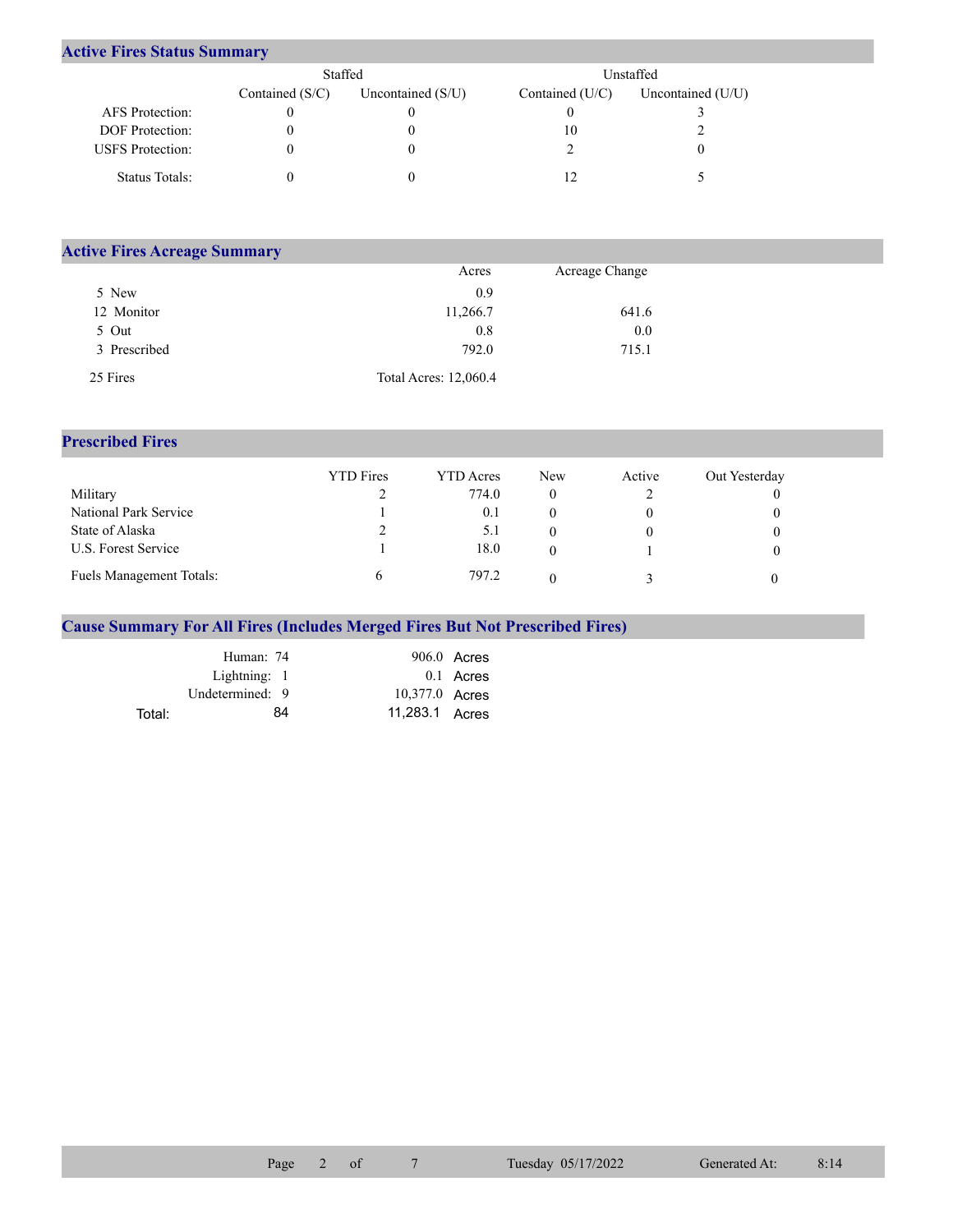|                          |                   | Count: 5         | Acres: 0.9  |                                                                                                                                                                                                                                                   |                      |                     |
|--------------------------|-------------------|------------------|-------------|---------------------------------------------------------------------------------------------------------------------------------------------------------------------------------------------------------------------------------------------------|----------------------|---------------------|
| Daily Report From: 05/16 |                   |                  |             |                                                                                                                                                                                                                                                   | 0.5 Acreage On 05/16 |                     |
| <b>PM38</b>              |                   | Lat: 59 42.6226  | Status: U/C | Acres: 0.5                                                                                                                                                                                                                                        | Option: Full         |                     |
| 204090                   |                   | Lon: 161 53.2962 |             | Start Date: 05/16                                                                                                                                                                                                                                 |                      | Area: SWS           |
| PNPM38                   |                   | Owner: ANCSA     | Unit:       | <b>AKVLN-Qanirtuuq, Incorporated</b>                                                                                                                                                                                                              |                      |                     |
| 090                      |                   | Name: Arolik     |             |                                                                                                                                                                                                                                                   |                      | Cause: Undetermined |
|                          |                   |                  |             | The fire was reported by the Alaska State Troopers. It was reported to be approximately half an acre, smoldering in tundra                                                                                                                        |                      |                     |
|                          |                   |                  |             | and grass. No structures were threatened. The reporting party called back and reported the fire to be out.                                                                                                                                        |                      |                     |
| Daily Report From: 05/16 |                   |                  |             |                                                                                                                                                                                                                                                   | 0.1 Acreage On 05/16 |                     |
| <b>PM37</b>              |                   | Lat: 64 48.1333  | Status: U/U | Acres: 0.1                                                                                                                                                                                                                                        | Option: Full         |                     |
|                          |                   | Lon: 147 38.8083 |             | Start Date: 05/16                                                                                                                                                                                                                                 | Area: MID            |                     |
| PDPM37                   | Owner: DOD        |                  | Unit:       | <b>AKFWQ-Fort Wainwright</b>                                                                                                                                                                                                                      |                      |                     |
| 089                      |                   | Name: MPMG 3     |             |                                                                                                                                                                                                                                                   |                      | Cause: Human        |
|                          |                   |                  |             | Fort Wainwright Range Control reported a fire at the Small Arms Complex. Fire was put out by personnel on scene.                                                                                                                                  |                      |                     |
| Daily Report From: 05/16 |                   |                  |             |                                                                                                                                                                                                                                                   | 0.1 Acreage On 05/16 |                     |
| <b>PM36</b>              |                   | Lat: 61 30.5267  | Status: U/C | Acres: 0.1                                                                                                                                                                                                                                        |                      | Option: Critical    |
|                          |                   |                  |             |                                                                                                                                                                                                                                                   |                      |                     |
|                          |                   | Lon: 149 39.5567 |             | Start Date: 05/16                                                                                                                                                                                                                                 |                      | Area: MSS           |
|                          |                   | Owner: Private   | Unit:       | <b>AKPRI-Private</b>                                                                                                                                                                                                                              |                      |                     |
| 201088<br>PNPM36<br>088  |                   | Name: Shearwater |             |                                                                                                                                                                                                                                                   | Cause:               | Undetermined        |
|                          |                   |                  |             |                                                                                                                                                                                                                                                   |                      |                     |
| was taken.               |                   |                  |             | The fire was reported to MATCOM as light smoke in the woods. One Forestry engine responded with local FD units. They<br>found a burn pile that had been burning since January and had escaped into the surrounding peat layer. Suppression action |                      |                     |
| Daily Report From: 05/16 |                   |                  |             |                                                                                                                                                                                                                                                   | 0.1 Acreage On 05/16 |                     |
| <b>PM30</b>              |                   | Lat: 64 48.1446  | Status: U/U | Acres: 0.1                                                                                                                                                                                                                                        | Option: Full         |                     |
|                          |                   | Lon: 147 38.8320 |             | Start Date: 05/16                                                                                                                                                                                                                                 | Area: MID            |                     |
|                          | Owner: <b>DOD</b> |                  | Unit:       | <b>AKFWQ-Fort Wainwright</b>                                                                                                                                                                                                                      |                      |                     |
| PDPM30<br>087            |                   | Name: MPMG 2     |             |                                                                                                                                                                                                                                                   |                      | Cause: Human        |
|                          |                   |                  |             | Fort Wainwright Range Control reported a fire at the Small Arms Complex. Fire was put out by personnel on scene.                                                                                                                                  |                      |                     |
| Daily Report From: 05/16 |                   |                  |             |                                                                                                                                                                                                                                                   | 0.1 Acreage On 05/16 |                     |
| PM3Z                     |                   | Lat: 64 48.1416  | Status: U/U | Acres: 0.1                                                                                                                                                                                                                                        | Option: Full         |                     |
|                          |                   | Lon: 147 38.8260 |             | Start Date: 05/16                                                                                                                                                                                                                                 | Area: MID            |                     |
| PDPM3Z                   | Owner: DOD        |                  | Unit:       | <b>AKFWQ-Fort Wainwright</b>                                                                                                                                                                                                                      |                      |                     |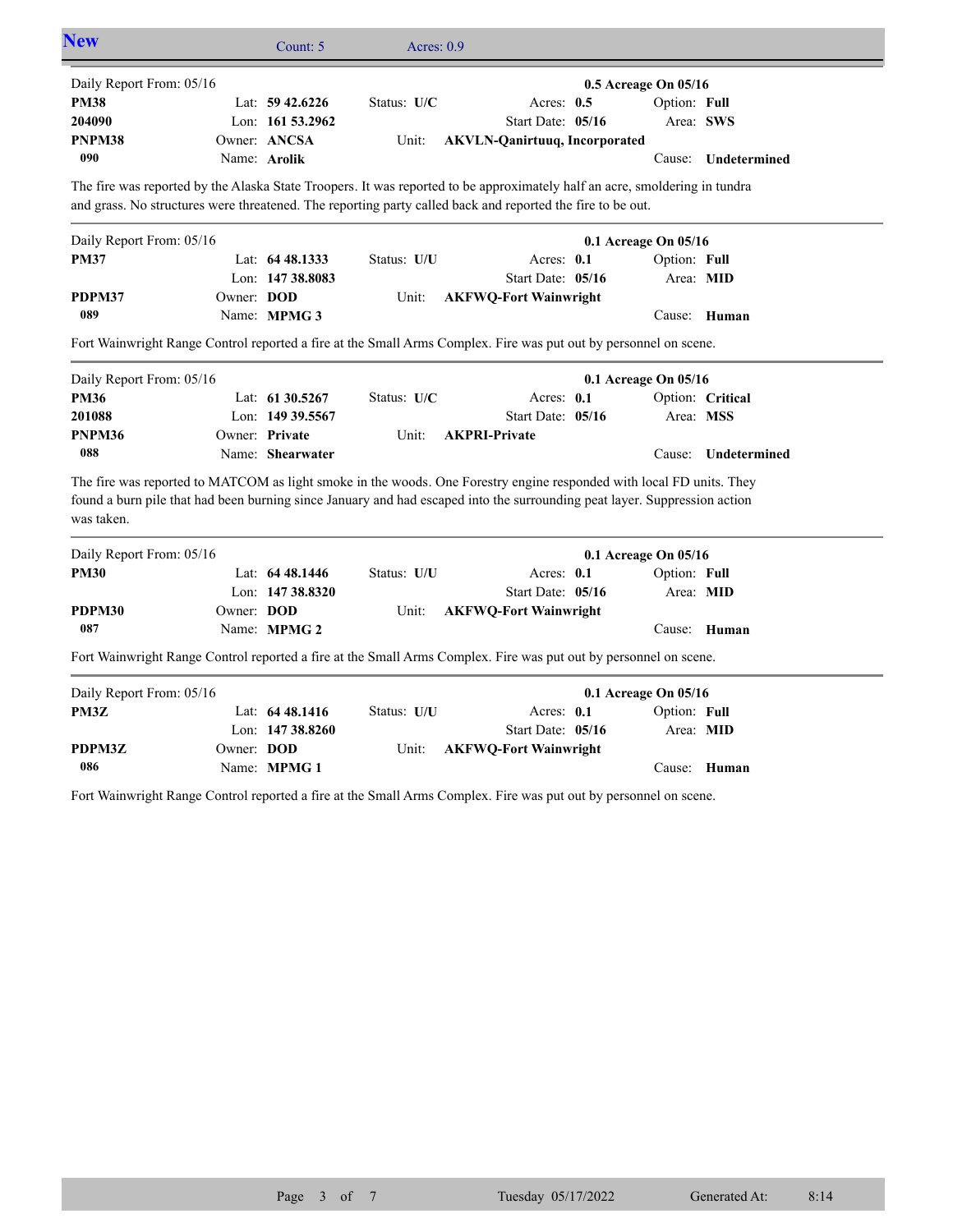| <b>Monitor</b> | Count: 12 | Acres: 11,266.7 | Acreage Change: 641.6 |  |
|----------------|-----------|-----------------|-----------------------|--|
|                |           |                 |                       |  |

**These fires are currently in monitor status. Monitoring schedules are based on defined timeframes, but are dependent on available resources, and weather conditions. When monitoring occurs, information will be updated.**

| Last Report: 05/15                                   |                   |                                   |             |                                          | 0.5 Acreage On 05/15 |              |                                 |
|------------------------------------------------------|-------------------|-----------------------------------|-------------|------------------------------------------|----------------------|--------------|---------------------------------|
| PM2L                                                 |                   | Lat: 57 50.7233                   | Status: U/C | Acres: $0.5$                             |                      | Option: Full |                                 |
| 203084                                               |                   | Lon: 152 37.9833                  |             | Start Date: 05/15                        |                      |              | Area: KKS                       |
| <b>PNPM2L</b>                                        |                   | Owner: ANCSA                      | Unit:       | <b>AKVLN-Ouzinkie Native Corporation</b> |                      |              |                                 |
| 084                                                  |                   | Name: Antone Larsen               |             |                                          |                      |              | Cause: Human                    |
| Daily Report From: 05/16                             |                   |                                   |             |                                          |                      |              | No Acreage Change Since 05/15   |
| <b>PM14</b>                                          |                   | Lat: 62 17.2633                   | Status: U/C | Acres: $0.2$                             |                      |              | Option: Critical                |
| 201082                                               |                   | Lon: 150 05.0683                  |             | Start Date: 05/15                        |                      | Area: MSS    |                                 |
| PNPM14                                               |                   | Owner: Private                    | Unit:       | <b>AKPRI-Private</b>                     |                      |              |                                 |
| 082                                                  |                   | Name: Family Circle               |             |                                          |                      |              | Cause: Human                    |
| The fire was inspected by Forestry no heat or smoke. |                   |                                   |             |                                          |                      |              |                                 |
| Last Report: 05/12                                   |                   |                                   |             |                                          | 0.2 Acreage On 05/12 |              |                                 |
|                                                      |                   | Lat: $60\,27.8230$                | Status: U/C | Acres: $0.2$                             |                      |              | Option: Critical                |
| 203079                                               |                   | Lon: 151 10.3720                  |             | Start Date: 05/12                        |                      | Area: KKS    |                                 |
|                                                      | Owner: State      |                                   | Unit:       | <b>AKDNS-AK Dept. Natural Resources</b>  |                      |              |                                 |
| 079                                                  |                   | Name: Wendy Lane                  |             |                                          |                      |              | Cause: Human                    |
| Last Report: 05/14                                   |                   |                                   |             |                                          |                      |              | No Acreage Change Since 05/13   |
|                                                      |                   | Lat: 51 57.2681                   | Status: U/U | Acres: 885.2                             |                      |              | Option: Unplanned               |
| 204078                                               |                   | Lon: 176 38.7188                  |             | Start Date: 05/08                        |                      | Area: SWS    |                                 |
|                                                      | Owner: <b>DOD</b> |                                   | Unit:       | <b>AKNVQ-U.S. Navy</b>                   |                      |              |                                 |
| 078                                                  | Name: Adak        |                                   |             |                                          |                      |              | Cause: Human                    |
| Last Report: 05/12                                   |                   |                                   |             |                                          | 0.1 Acreage On 05/12 |              |                                 |
| PMS1                                                 |                   | Lat: $61\,43.9700$                | Status: U/C | Acres: 0.1                               |                      | Option: Full |                                 |
| 201077                                               |                   | Lon: $14901.7300$                 |             | Start Date: 05/12                        |                      | Area: MSS    |                                 |
|                                                      | Owner: State      |                                   | Unit:       | <b>AKDNS-AK Dept. Natural Resources</b>  |                      |              |                                 |
| 077                                                  |                   | Name: Buffalo Mine Coal Seam 2022 |             |                                          |                      |              | Cause: Lightning                |
| Last Report: 05/14                                   |                   |                                   |             |                                          |                      |              | 29.0 Acreage Change Since 05/13 |
| PMR4                                                 |                   | Lat: $5520.5650$                  | Status: U/C | Acres: 69.0                              |                      |              | Option: Unplanned               |
| 204074                                               |                   | Lon: $160\,26.0880$               |             | Start Date: 05/12                        |                      | Area: SWS    |                                 |
| PNPMR4                                               |                   | Owner: ANCSA                      | Unit:       | <b>AKVLN-Shumagin Corporation</b>        |                      |              |                                 |
| 074                                                  |                   | Name: Danger Point                |             |                                          |                      |              | Cause: Undetermined             |
|                                                      |                   |                                   |             |                                          | 0.1 Acreage On 05/12 |              |                                 |
| Last Report: 05/12<br>PMR3                           |                   | Lat: 61 23.8210                   | Status: U/C | Acres: 0.1                               |                      |              | Option: Critical                |
| 201073                                               |                   | Lon: 149 28.3180                  |             | Start Date: 05/11                        |                      | Area: MSS    |                                 |
|                                                      |                   | Owner: County                     | Unit:       | <b>AKAKS-Anchorage, Municipality of</b>  |                      |              |                                 |
| 073                                                  |                   | Name: Birchwood                   |             |                                          |                      | Cause:       | Human                           |
|                                                      |                   |                                   |             |                                          |                      |              |                                 |
| Last Report: 05/12                                   |                   |                                   |             |                                          |                      |              | 2.0 Acreage Change Since 05/11  |
|                                                      |                   | Lat: $57\,42.9640$                | Status: U/C | Acres: $4.0$                             |                      |              | Option: Critical                |
| 203071                                               |                   | Lon: $152\,36.0270$               |             | Start Date: 05/11                        |                      |              | Area: <b>KKS</b>                |
|                                                      |                   | Owner: County                     | Unit:       | <b>AKAKS-Kodiak Island Borough</b>       |                      |              |                                 |
| 071                                                  |                   | Name: Bell Flats                  |             |                                          |                      |              | Cause: Human                    |
|                                                      |                   |                                   |             |                                          |                      |              |                                 |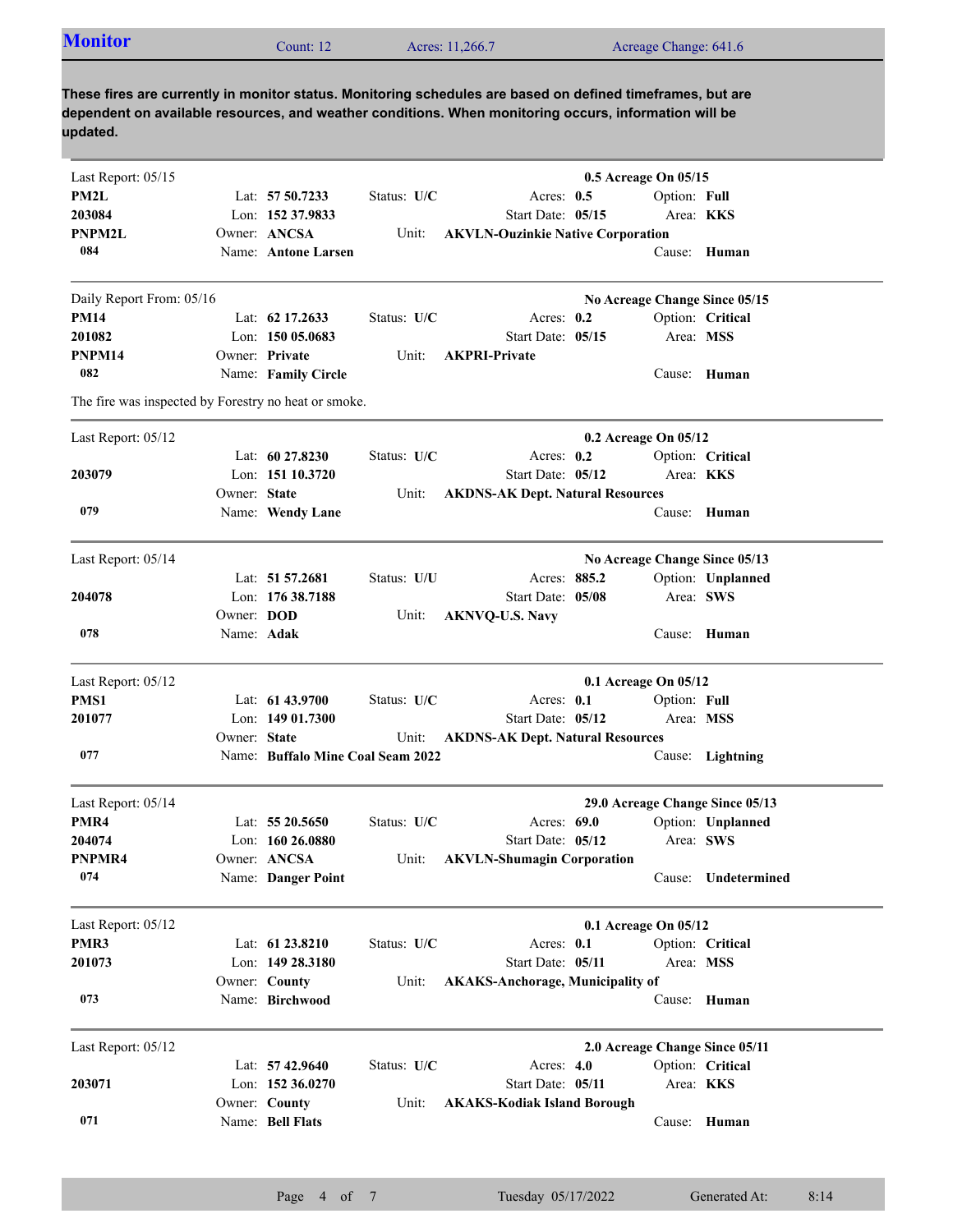| <b>Monitor</b> | Count: 12 | Acres: 11,266.7 | Acreage Change: 641.6 |
|----------------|-----------|-----------------|-----------------------|
|                |           |                 |                       |

**These fires are currently in monitor status. Monitoring schedules are based on defined timeframes, but are dependent on available resources, and weather conditions. When monitoring occurs, information will be updated.**

|                          | Status: U/C                                                                                                                                                                                                                                                                                   |                           |                                                                                                                                                   | Option: Critical                                                                                                                                                                                                                                                                                                 |
|--------------------------|-----------------------------------------------------------------------------------------------------------------------------------------------------------------------------------------------------------------------------------------------------------------------------------------------|---------------------------|---------------------------------------------------------------------------------------------------------------------------------------------------|------------------------------------------------------------------------------------------------------------------------------------------------------------------------------------------------------------------------------------------------------------------------------------------------------------------|
|                          |                                                                                                                                                                                                                                                                                               |                           |                                                                                                                                                   | Area: CGF                                                                                                                                                                                                                                                                                                        |
|                          | Unit:                                                                                                                                                                                                                                                                                         |                           |                                                                                                                                                   |                                                                                                                                                                                                                                                                                                                  |
|                          |                                                                                                                                                                                                                                                                                               |                           | Cause:                                                                                                                                            | Undetermined                                                                                                                                                                                                                                                                                                     |
| Daily Report From: 05/16 |                                                                                                                                                                                                                                                                                               |                           |                                                                                                                                                   |                                                                                                                                                                                                                                                                                                                  |
|                          | Status: U/C                                                                                                                                                                                                                                                                                   |                           |                                                                                                                                                   | Option: Critical                                                                                                                                                                                                                                                                                                 |
|                          |                                                                                                                                                                                                                                                                                               |                           |                                                                                                                                                   | Area: MSS                                                                                                                                                                                                                                                                                                        |
|                          | Unit:                                                                                                                                                                                                                                                                                         |                           |                                                                                                                                                   |                                                                                                                                                                                                                                                                                                                  |
|                          |                                                                                                                                                                                                                                                                                               |                           |                                                                                                                                                   | Cause: Human                                                                                                                                                                                                                                                                                                     |
|                          |                                                                                                                                                                                                                                                                                               |                           |                                                                                                                                                   |                                                                                                                                                                                                                                                                                                                  |
|                          |                                                                                                                                                                                                                                                                                               |                           |                                                                                                                                                   |                                                                                                                                                                                                                                                                                                                  |
|                          | Status: U/C                                                                                                                                                                                                                                                                                   |                           | Option: Full                                                                                                                                      |                                                                                                                                                                                                                                                                                                                  |
|                          |                                                                                                                                                                                                                                                                                               |                           |                                                                                                                                                   | Area: CGF                                                                                                                                                                                                                                                                                                        |
|                          | Unit:                                                                                                                                                                                                                                                                                         |                           |                                                                                                                                                   |                                                                                                                                                                                                                                                                                                                  |
|                          |                                                                                                                                                                                                                                                                                               |                           | Cause:                                                                                                                                            | Human                                                                                                                                                                                                                                                                                                            |
|                          |                                                                                                                                                                                                                                                                                               |                           |                                                                                                                                                   |                                                                                                                                                                                                                                                                                                                  |
|                          | Status: U/U                                                                                                                                                                                                                                                                                   |                           |                                                                                                                                                   | Option: Limited                                                                                                                                                                                                                                                                                                  |
|                          |                                                                                                                                                                                                                                                                                               |                           |                                                                                                                                                   | Area: SWS                                                                                                                                                                                                                                                                                                        |
|                          | Unit:                                                                                                                                                                                                                                                                                         |                           |                                                                                                                                                   |                                                                                                                                                                                                                                                                                                                  |
|                          |                                                                                                                                                                                                                                                                                               |                           | Cause:                                                                                                                                            | Undetermined                                                                                                                                                                                                                                                                                                     |
|                          | Lat: $6029.7833$<br>Lon: $14947.3100$<br>Owner: County<br>Lat: 61 34.9950<br>Lon: $14942.6950$<br>Owner: State<br>Name: Forest Hills<br>Lat: $6029.5458$<br>Lon: $14959.2440$<br>Owner: USFS<br>Name: West Juneau<br>Lat: $60\,32.1500$<br>Lon: 160 54.7500<br>Owner: USFWS<br>Name: Kwethluk | Name: Kenai Lake Overlook | Acres: $4.3$<br>Start Date: 05/10<br>Acres: 0.1<br>Start Date: 05/10<br>Acres: $0.5$<br>Start Date: 05/08<br>Acres: 10.302.5<br>Start Date: 04/16 | No Acreage Change Since 05/12<br><b>AKAKS-Kenai Peninsula Borough</b><br>No Acreage Change Since 05/10<br><b>AKDTS-AK Dept. Transportation</b><br>No Acreage Change Since 05/10<br><b>AKCGF-Chugach National Forest</b><br>609.7 Acreage Change Since 04/23<br><b>AKYDR-Yukon Delta National Wildlife Refuge</b> |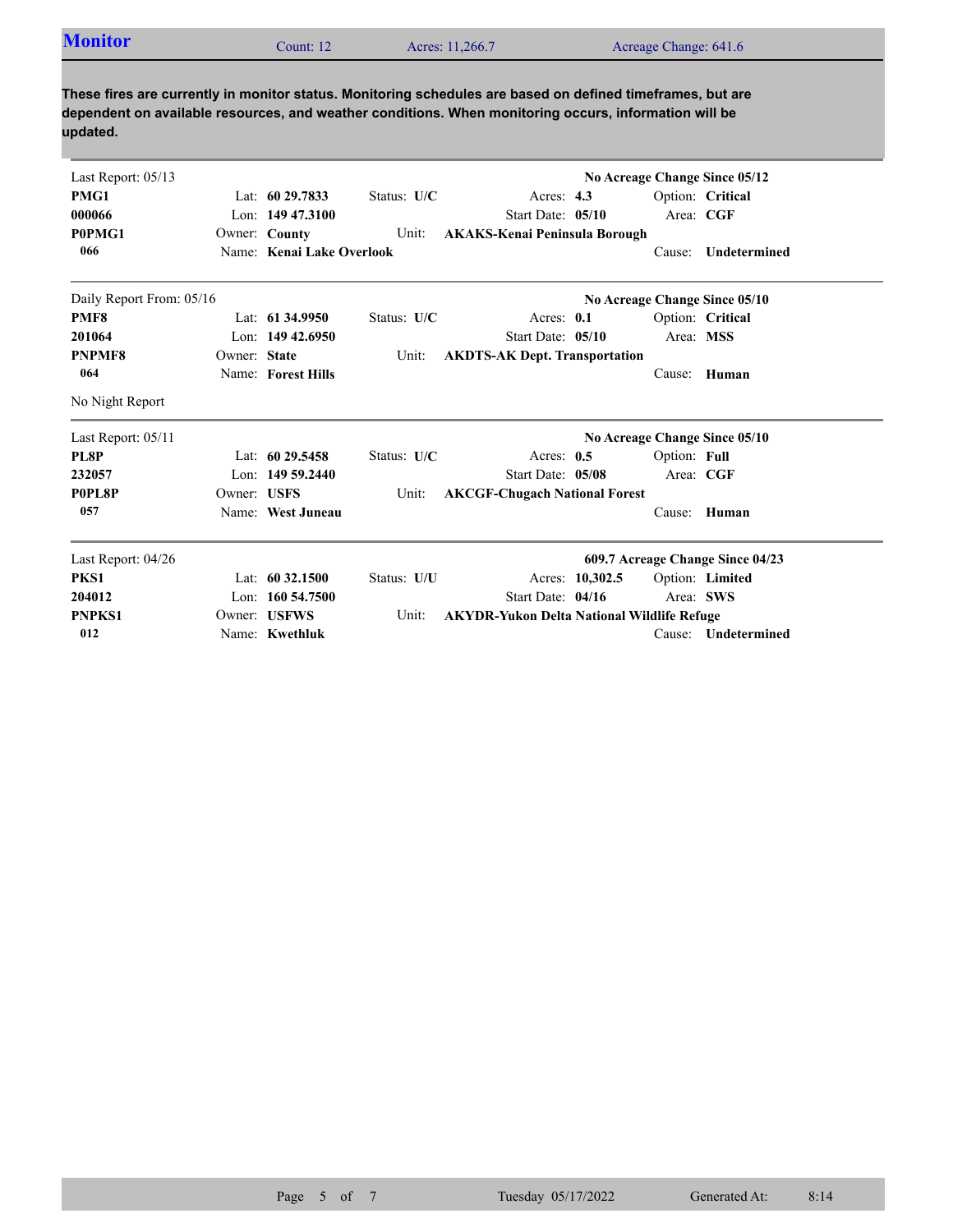| Out                                                                                       |              | Count: 5           | Acres: $0.8$      |                                         | Acreage Change: 0.0           |                  |  |
|-------------------------------------------------------------------------------------------|--------------|--------------------|-------------------|-----------------------------------------|-------------------------------|------------------|--|
| Daily Report From: 05/16                                                                  |              |                    |                   |                                         | No Acreage Change Since 05/15 |                  |  |
|                                                                                           |              | Lat: 61 39.1297    | Status: Out 05/16 | Acres: 0.1                              |                               | Option: Critical |  |
| 201083                                                                                    |              | Lon: 149 49.7046   |                   | Start Date: 05/15                       | Area: MSS                     |                  |  |
|                                                                                           | Owner: State |                    | Unit:             | <b>AKDNS-AK Dept. Natural Resources</b> |                               |                  |  |
| 083                                                                                       |              | Name: Zero Lake Rd |                   |                                         |                               | Cause: Human     |  |
| Forestry personnel walked the fire. No smoke or heat found. Fire is called out.           |              |                    |                   |                                         |                               |                  |  |
| Daily Report From: 05/16                                                                  |              |                    |                   |                                         | No Acreage Change Since 05/15 |                  |  |
| PM4A                                                                                      |              | Lat: $6208.7930$   | Status: Out 05/16 | Acres: 0.1                              |                               | Option: Critical |  |
| 201081                                                                                    |              | Lon: $15000.9380$  |                   | Start Date: 05/15                       | Area: MSS                     |                  |  |
|                                                                                           | Owner: State |                    | Unit:             | <b>AKDTS-AK Dept. Transportation</b>    |                               |                  |  |
| 081                                                                                       |              | Name: Michele Road |                   |                                         |                               | Cause: Human     |  |
| The fire was inspected by forestry personnel who found no signs of heat. Fire called out. |              |                    |                   |                                         |                               |                  |  |
| Daily Report From: 05/16                                                                  |              |                    |                   |                                         | No Acreage Change Since 05/11 |                  |  |
|                                                                                           |              | Lat: $64\,52.8700$ | Status: Out 05/16 | Acres: 0.1                              | Option: Full                  |                  |  |
| 211068                                                                                    |              | Lon: 147 01.5467   |                   | Start Date: 05/11                       | Area: FAS                     |                  |  |
|                                                                                           |              | Owner: Private     | Unit:             | <b>AKPRI-Private</b>                    |                               |                  |  |
| 068                                                                                       |              | Name: Hirn Road    |                   |                                         |                               | Cause: Human     |  |
| Fire was checked and declared out.                                                        |              |                    |                   |                                         |                               |                  |  |
| Daily Report From: 05/16                                                                  |              |                    |                   |                                         | No Acreage Change Since 05/10 |                  |  |
| PME7                                                                                      |              | Lat: 61 36.0470    | Status: Out 05/16 | Acres: 0.1                              |                               | Option: Critical |  |
| 201062                                                                                    |              | Lon: 149 30.8720   |                   | Start Date: 05/09                       | Area: MSS                     |                  |  |
| <b>PNPME7</b>                                                                             |              | Owner: Private     | Unit:             | <b>AKPRI-Private</b>                    |                               |                  |  |
| 062                                                                                       |              | Name: Spruce       |                   |                                         |                               | Cause: Human     |  |
| No Night Report                                                                           |              |                    |                   |                                         |                               |                  |  |
| Daily Report From: 05/16                                                                  |              |                    |                   |                                         | No Acreage Change Since 05/07 |                  |  |
|                                                                                           |              | Lat: $6029.8840$   | Status: Out 05/16 | Acres: 0.4                              |                               | Option: Critical |  |
| 203056                                                                                    |              | Lon: 151 07.2920   |                   | Start Date: 05/07                       | Area: <b>KKS</b>              |                  |  |
|                                                                                           |              | Owner: Private     | Unit:             | <b>AKPRI-Private</b>                    |                               |                  |  |
| 056                                                                                       |              | Name: Knacksted    |                   |                                         |                               | Cause: Human     |  |

DOF Resources checked the fire and found no heat or smoke. Fire was called out at 1712.